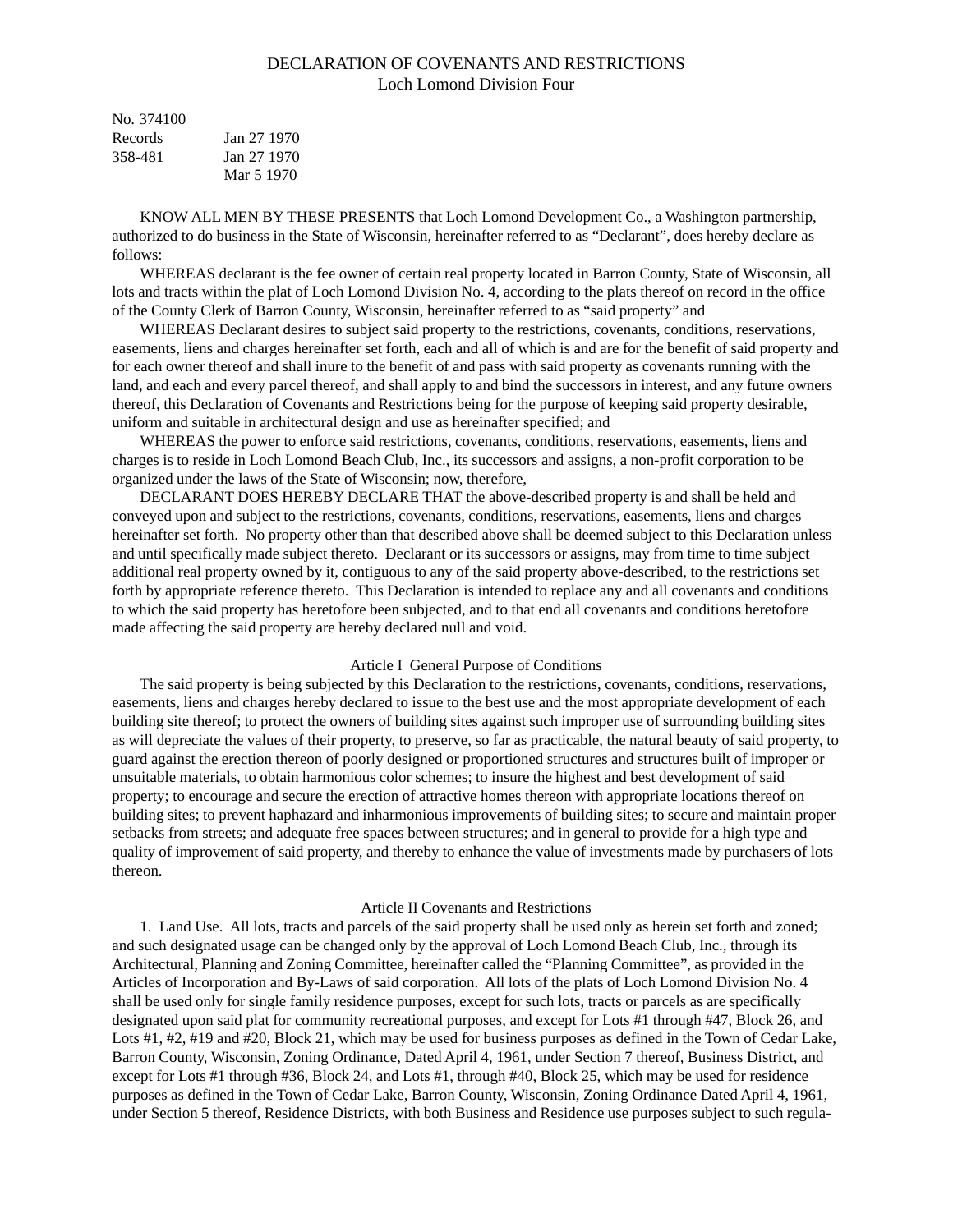tions as may be required by any local Health, Sanitary or other applicable Athorities for such usages and except that nothing mentioned in the Declaration shall be construed to prevent any of the Declarants or their successors or assigns, from erecting and maintaining or authorizing the erection and maintenance of structures and signs for the development and sale of said property while the same or any part thereof is owned by the Declarant, its successors or assigns.

2. Architectural Control. No permanent structure or building shall be placed or erected upon any lot or tract or parcel of the said property which does not conform to the Town of Cedar Lake and Barron County building regulations and the requirements of the Planning Committee. No building shall be erected, placed or altered upon any lot, tract or parcel of the said property until the construction plans and specifications have been submitted to and approved in writing by the said Committee prior to the commencement of any construction. The work of construction of all buildings and structures shall be prosecuted diligently and continuously from commencement of construction until exteriors of such buildings and structures are completed and painted or otherwise suitably finished and within six months of commencement. All buildings and structures shall be new construction and no imitations of any materials shall be used for exterior finish, which shall be of wood, stone, brick, glass, steel, concrete, or a like material.

3. Building Site Limitations. No dwelling shall be permitted on any lot wherein the ground floor area of the structure shall be less than 650 square feet of enclosed living area. No dwelling shall exceed a maximum height of twenty-four feet from the original grade without written approval from the Planning Committee.

4. Setbacks. No building shall be located on any single family residence lot nearer than forty feet to the front lot line, nor nearer than twenty feet to any side street line, nor nearer than fifteen feet, to any interior property line; except for Lots #1 through #47, Block 26, Lots #1 through #40, Block 25, Lots #1 through #36, Block 24 and Lots #1, #2, #19 and #20, Block 21, which shall have a front lot setback of not less than thirty (30) feet, a combined side yard setback of not less than twenty-five (25) feet from interior property lines, the smaller of which shall be not less than ten (10) feet, a side street line setback of not less than thirty (30) feet and a rear yard setback of not less than twenty-five (25) feet. For the purpose of this covenant, two or more lots held in a single ownership may be considered as one lot and eaves, steps and open decks shall not be considered as a part of a building; Provided, however, that this shall not be construed to permit any portion of any structure or building upon one lot to encroach upon or over another lot not held in the same ownership.

5. Minimum Lot Size. No dwelling shall be erected or placed on any lot having an area of less than 20,000 square feet, in accordance with the regulations of the Town of Cedar Lake, Barron County, Wisconsin, or there applicable public agency.

6. Cuts and Fills and Utility, Sewerage and Drainage Easements. The right is reserved to construct and maintain public utilities on the streets and roads of the plat either above or below ground and to make all necessary slopes for cuts and fills upon the lots shown on the plat in the original grading of said streets or road, together with the right to drain the streets or roads over or across any lot or lots where water may take a natural course; and declarant further reserves perpetual easement five feet wide under, over and across the rear and sides of each lot, within, contiguous and parallel to the rear and side lot lines thereof, for the purpose of placing, laying, erecting, constructing, maintaining and operating, or of authorizing the placement, laying, erection, construction, maintenance and operation of utilities and sewerage and drainage systems. No change in the natural drainage shall be made by any lot owner without prior approval from the Planning Committee.

7. Nuisances. No noxious or offensive activity shall be carried on upon any of the said property, nor shall anything be done thereon which may be or become an annoyances or nuisance to the neighborhood.

8. Habitation of Temporary Structures. No structure of a temporary character, basement, tent, shack, garage, trailer or camper or any other outbuilding shall be used on any lot at any time as a permanent or seasonal residence or dwelling, except under a temporary written permit which may be granted upon specific time limitations of such use, in the discretion of the Planning Committee, providing such use is in compliance with local Health Department regulations.

9. Livestock. No animals, livestock or poultry of any kind shall be raised, bred or kept on any of said property, except that dogs, cats and other household pets may be kept provided they are not kept, bred or maintained for any commercial purpose, and provided such keeping does not constitute a nuisance as defined in Article II, Paragraph 7, herein.

10. Refuse. No lot shall be used or maintained as dumping ground for rubbish, refuse or garbage. Garbage or other waste shall not be kept excepting in sanitary containers. All incinerators and other equipment for the disposal or storage of such matter shall be kept in a clean and sanitary condition, and all incinerators shall be approved before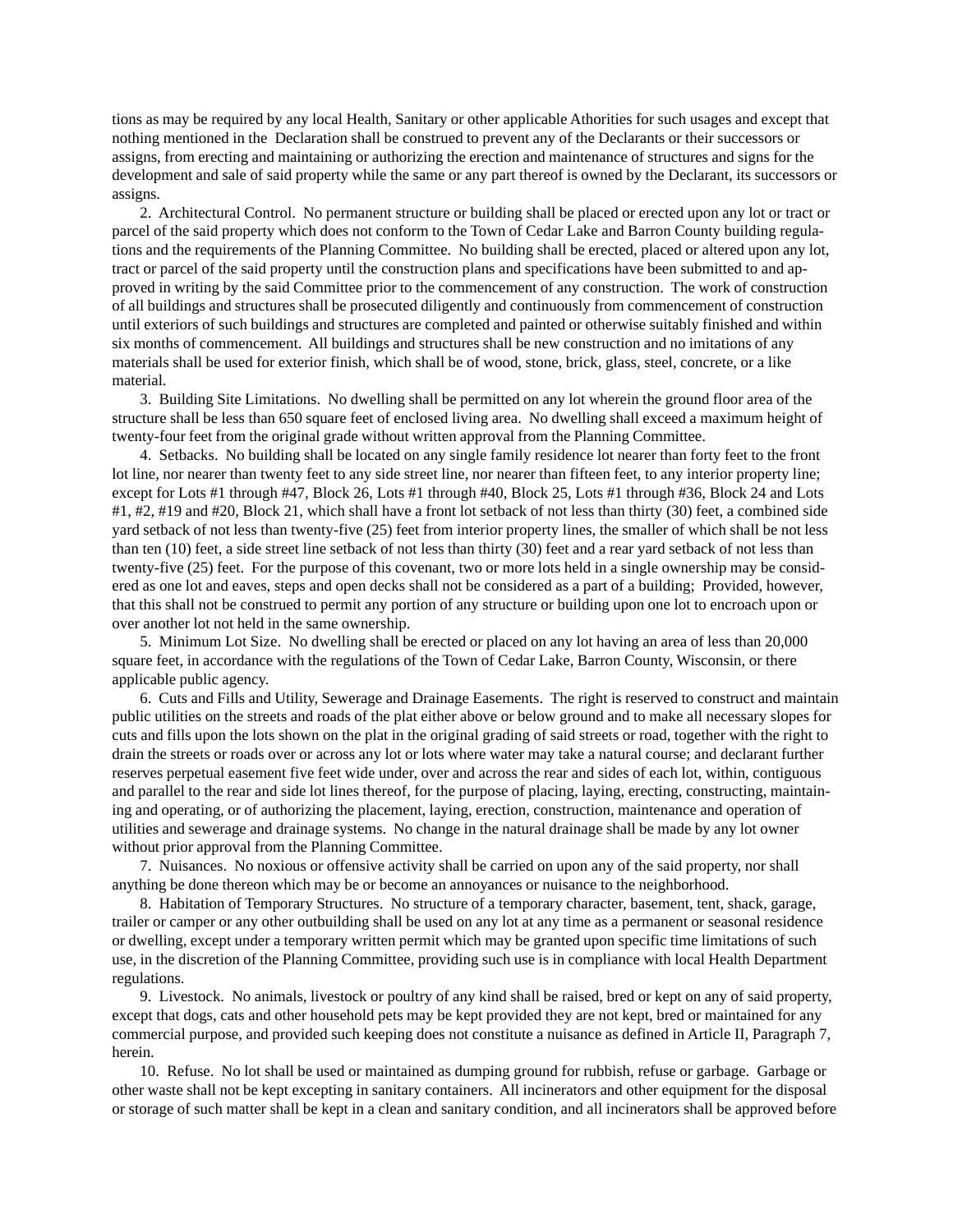installation or use by the Planning Committee and the Town of Cedar Lake, Wisconsin.

11. Sewerage Systems. No individual sewerage disposal system shall be permitted on any lot or upon any of the said property unless the system is designed, located and constructed in accordance with the requirements, standards and recommendations of the Town of Cedar Lake and Barron County Public Health Authorities. Approval of such system as installed shall be obtained from such Authorities. All septic tanks shall have a minimum capacity of 750 gallons.

12. Oil Drilling. Oil drilling, oil development operations, refining, mining operations of any kind, or quarrying, shall not be permitted upon, in or under any of the lots. Notwithstanding the restrictions set forth in the preceding sentence, Declarant may carry on such restricted activities, in its discretion.

13. Ground Cover. No person shall strip, remove or destroy ground cover, trees, bushes and the like whether natural or otherwise, from or upon said property; except as may be necessary in the construction of a dwelling and its appurtenances. This paragraph is in no way limited or qualified by the rights of the Club under paragraph 3 of Article III hereof.

14. Sale or Lease. None of the said property shall be occupied, leased, rented, conveyed or otherwise alienated, nor shall the title or possession thereof pass to another unless said property is occupied, leased, rented, conveyed or otherwise alienated or title or possession thereof pass subject to membership in Loch Lomond Beach Club, Inc., as provided in Article III, Paragraph 1 hereof.

15. Outlots. All parcels of land within said property that are designated as Outlots shall be for the exclusive recreational use of Loch Lomond Beach Club, Inc., and its members, and no building shall be built thereon that does not comply with any applicable State or Local regulations.

#### Article III Loch Lomond Beach Club, Inc.

1. Membership. The owner of each lot of the said property shall be a member of Lock Lomond Beach Club, Inc. Each member shall be entitled to one vote for each lot owned by or held under contract of sale to him, but no more than one vote per lot shall be cast regardless of the number of owners thereof.

2. Dues and Assessments. For the purpose of financing the activities of the Club, it is hereby declared that all the lots within the said property shall be annually assessed or charged at an initial amount of \$30.00 per year. The annual assessment (or dues) and the amount thereof shall be imposed only by affirmative vote of a majority of the Board of Directors of the Club. For each year after the initial year ending June 30, 1969, for which initial year the said assessment rate has been fixed hereby, and in the By-Laws of the Club. Such annual assessment, or dues, and the amount thereof shall be fixed by the Board of Directors at its meeting held in connection with the annual meting of the members of the Club to be held each year in June and shall be due and payable on or before the 15th day of August succeeding, and if not then paid shall thereafter be delinquent and bear interest at the rate of 6% per annum. Upon becoming delinquent such assessment or dues shall constitute a lien upon the property against which the same was levied, and the Club may file a statement of charges or assessment due in the office of the County Clerk of Barron County, Wisconsin. A release of said lien shall be filed by the Club on payment in full of said dues or assessments. Said lien may be enforced by the Club as may any lien on real property under the law; and if said lien is foreclosed the lot owner shall be liable for the costs and disbursements, including a reasonable attorney's fee, of the Club therein, all of which costs, disbursements and fees shall be secured by such lien; the purchasers of the lot within the said property by the acceptance of deeds therefore, whether from declarant or subsequent owners of any of said property, or by the signing of contracts to purchase the same shall become personally obligated to pay such dues or assessments, including interest, upon the lot or lots purchased or agreed to be purchased by them and shall be subject to the enforcement provisions outlined above.

3. Unkempt Lots. The Club shall have the right at all times to enter upon any lot of said property that is vacant or then unoccupied and after reasonable notice to the owner thereof do at the expense of the Club whatever is necessary to clean up and maintain the appearance thereon in a condition consistent with that of the other lots within said property.

#### Article IV Definitions

Wherever used in this Declaration, the following terms shall have meaning given them in this Article IV.

1. "Said Property" shall mean all the land encompassed within the plat of Loch Lomond Division No. 4, Barron County, Wisconsin.

2. "Declarant" shall mean the declarant signatory to this Declaration and its assigns and successors in interest so that it shall be clearly understood that such rights, privileges, and options as are herein reserved to or established for